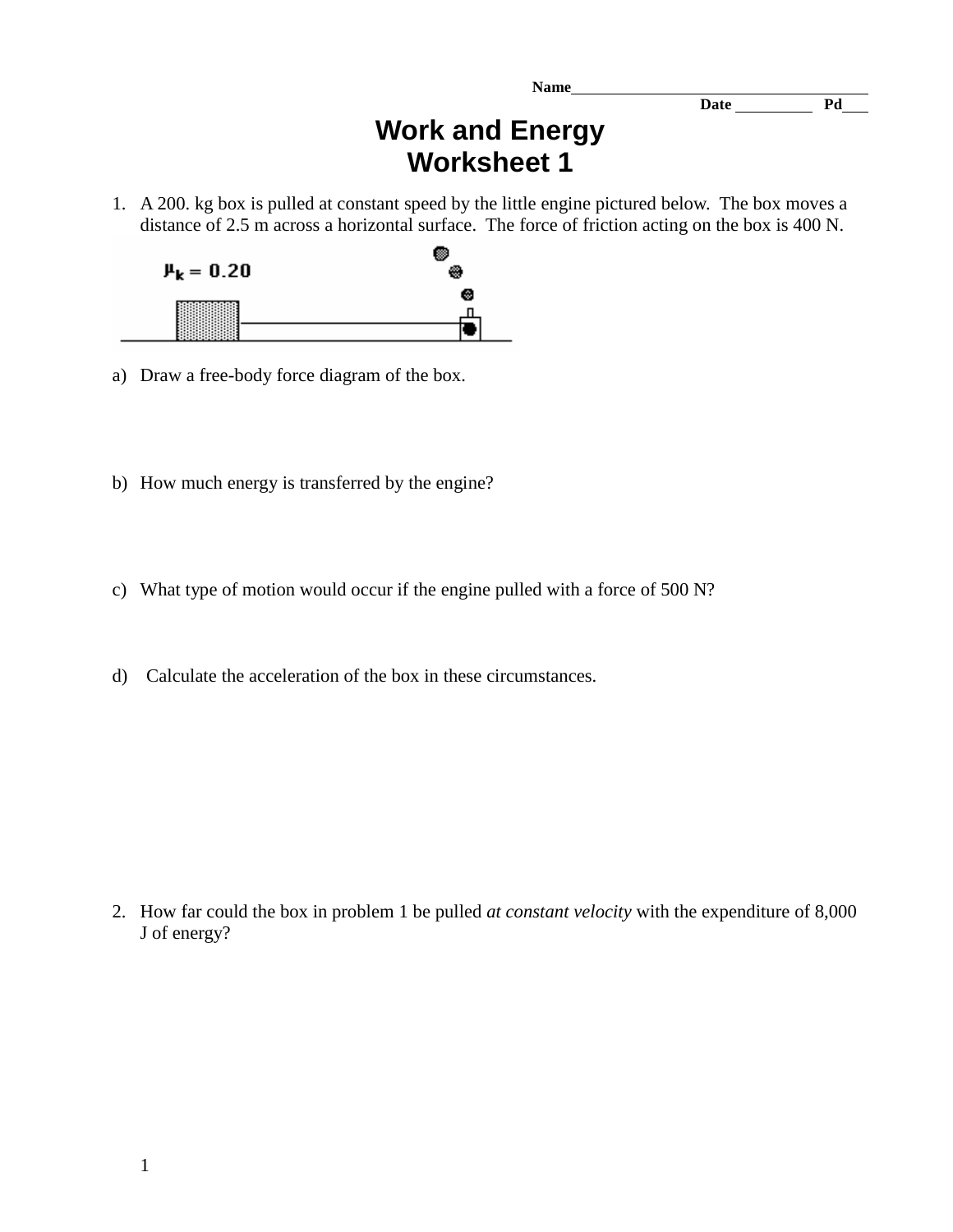3. A person pulls a 50. kg box pictured below with a force of 100 N. The force of kinetic friction is 75 N.



a. Sketch a force diagram for the box.

- b. How much of the force acts in the direction of motion? How much energy is transferred (via working) by the person who pulls the box a distance of 10.m?
- c. Is the box moving at constant speed? Explain how you know. What does this tell you about the kinetic energy  $E_k$  of the system?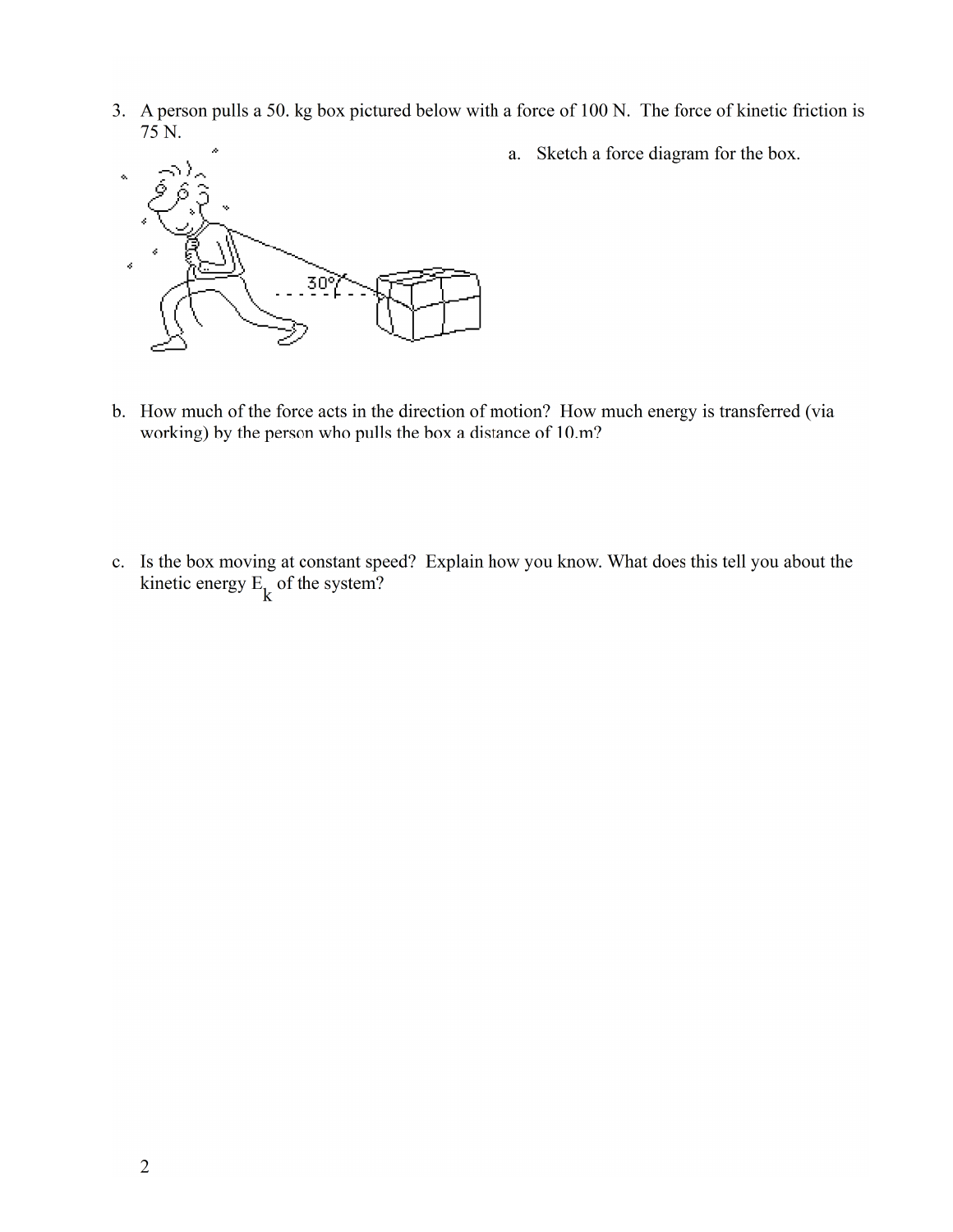**Name** 

Date <u>Pd</u> Pd

## **Worksheet 2**

- 1. A 60. kg student jumps from the 10. meter platform at UMD's swimming complex into the pool below.
	- a. Determine her GPE at the top of the platform.
	- b. How much KE does she possess at impact? What is her velocity at impact?
	- c. Repeat steps a and b for a 75 kg diver.
	- d. If she jumped from a platform that was twice as high, how many times greater would be her velocity at impact?
	- e. How much higher would the platform have to be in order for her velocity to be twice as great?

3. A bullet with a mass of 10. g is fired from a rifle with a barrel that is 85 cm long. Assuming that the force exerted by the expanding gas to be a constant 5500 N, what speed would the bullet reach?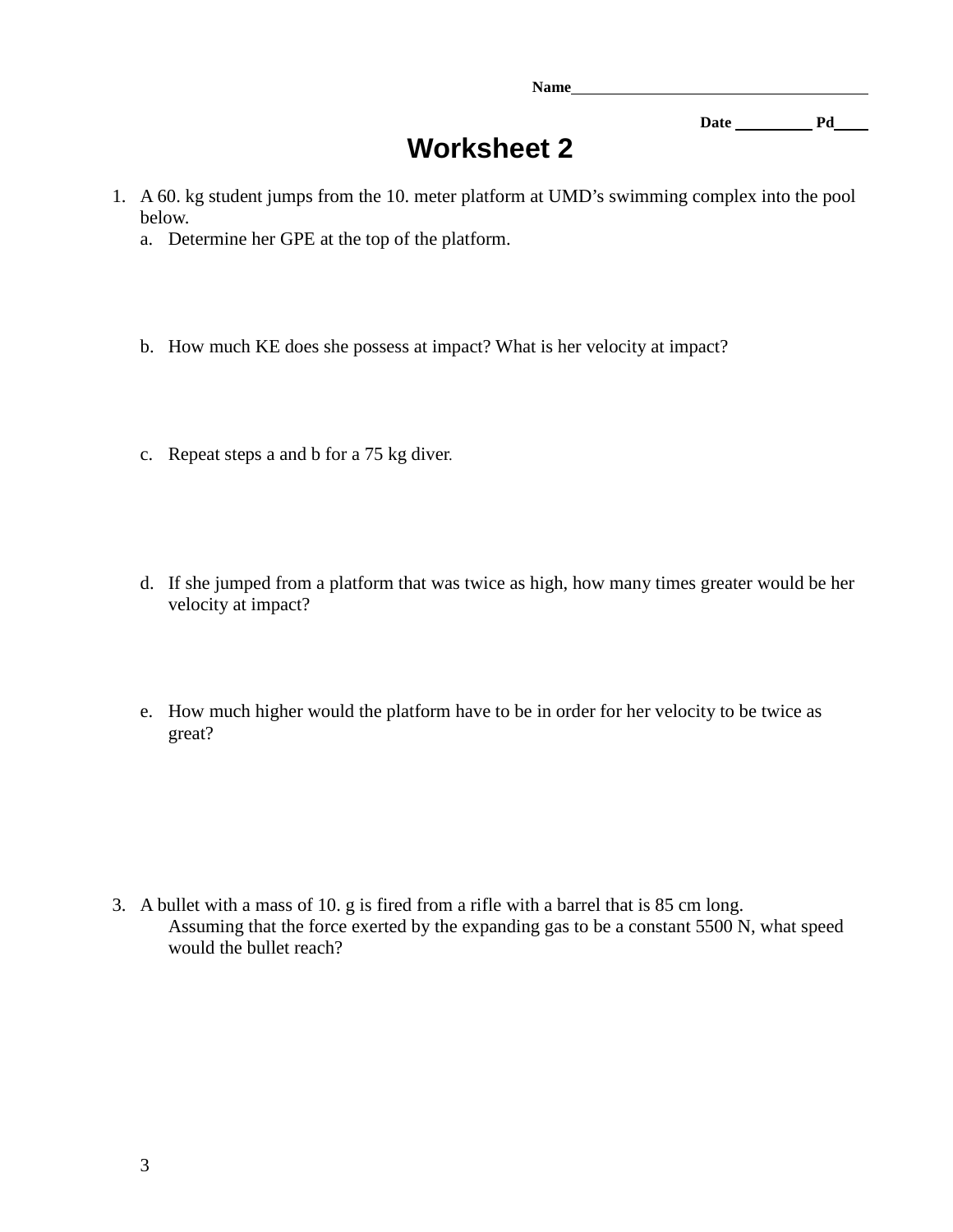5. A 24 kg child descends a 5.0 m high slide and reaches the ground with a speed of 2.8 m/s.

How much energy was dissipated due to friction in the process?

Step 1: Calculate the GPE at the top. Step 2: Calculate the KE at the bottom. Step 3: Find the difference between the two.

6. Suppose a scrawny 20 kg Wyle Coyote was shot straight up with an initial velocity of +50 m/s.

Assuming that all his initial KE was transformed into GPE, what is the maximum height he could reach?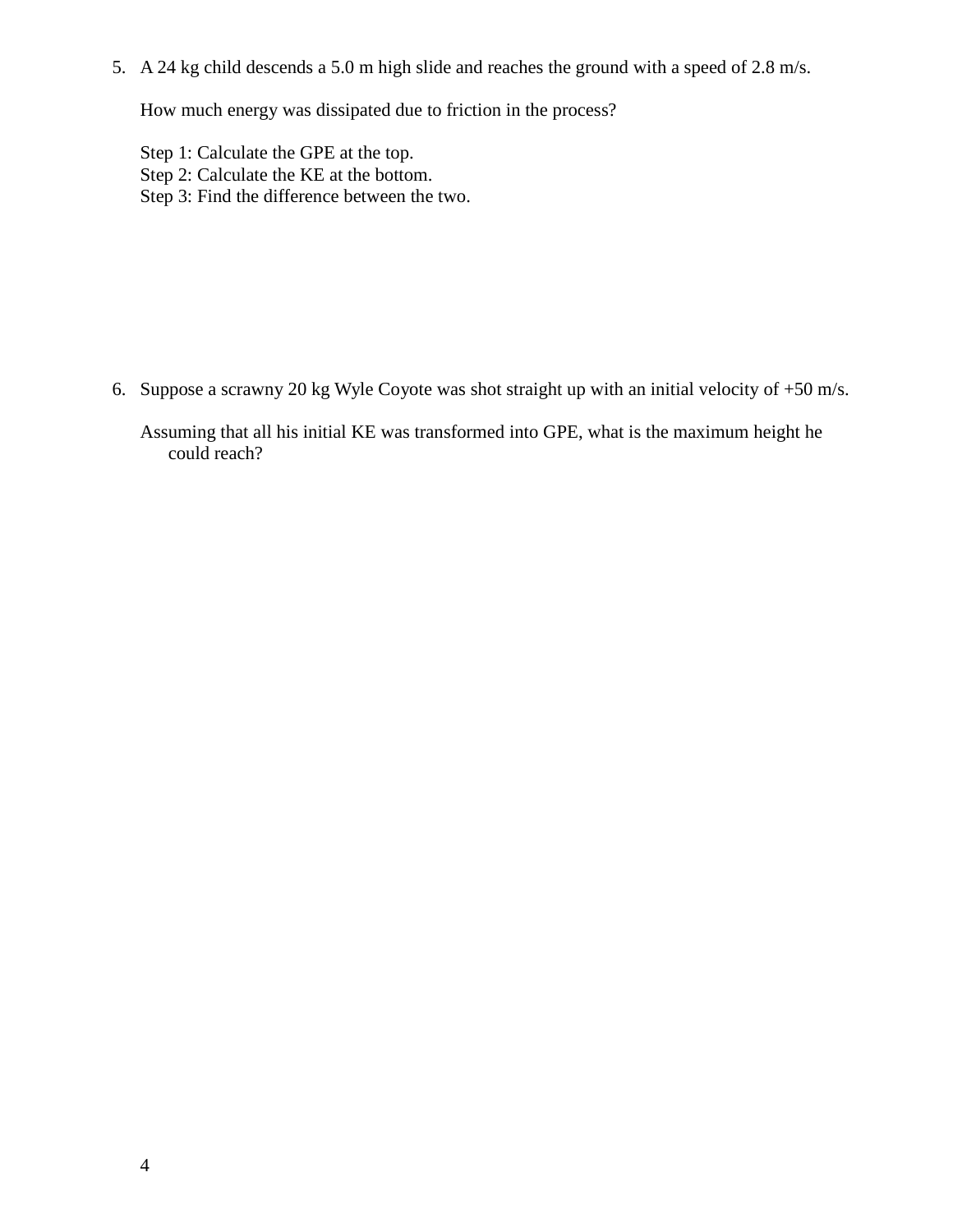## **Worksheet 3**

1. A 60 kg box is lifted by a rope a distance of 10 meters straight up at constant speed. How much power is required to complete this task in 5 seconds?

2. Hulky and Bulky are two workers being considered for a job at the UPS loading dock. Hulky boasts that he can lift a 100 kg box 2.0 meters vertically, in 3.0 seconds. Bulky counters with his claim of lifting a 200 kg box 5.0 meters vertically, in 20 seconds. Which worker can produce more power?

- 3. A 1994 Ford Mustang is driving down a road with a constant speed of 30 m/s. The engine must exert a 5000 N force to maintain this speed.
	- a. What is the power output of the engine?
- 4. An 82 kg hiker climbs Sugarloaf mountain. During a two hour period, the hiker's vertical elevation increases by 540 meters.
	- a. Calculate the climber's ∆GPE.
	- b. Find the power generated to increase the hiker's GPE.